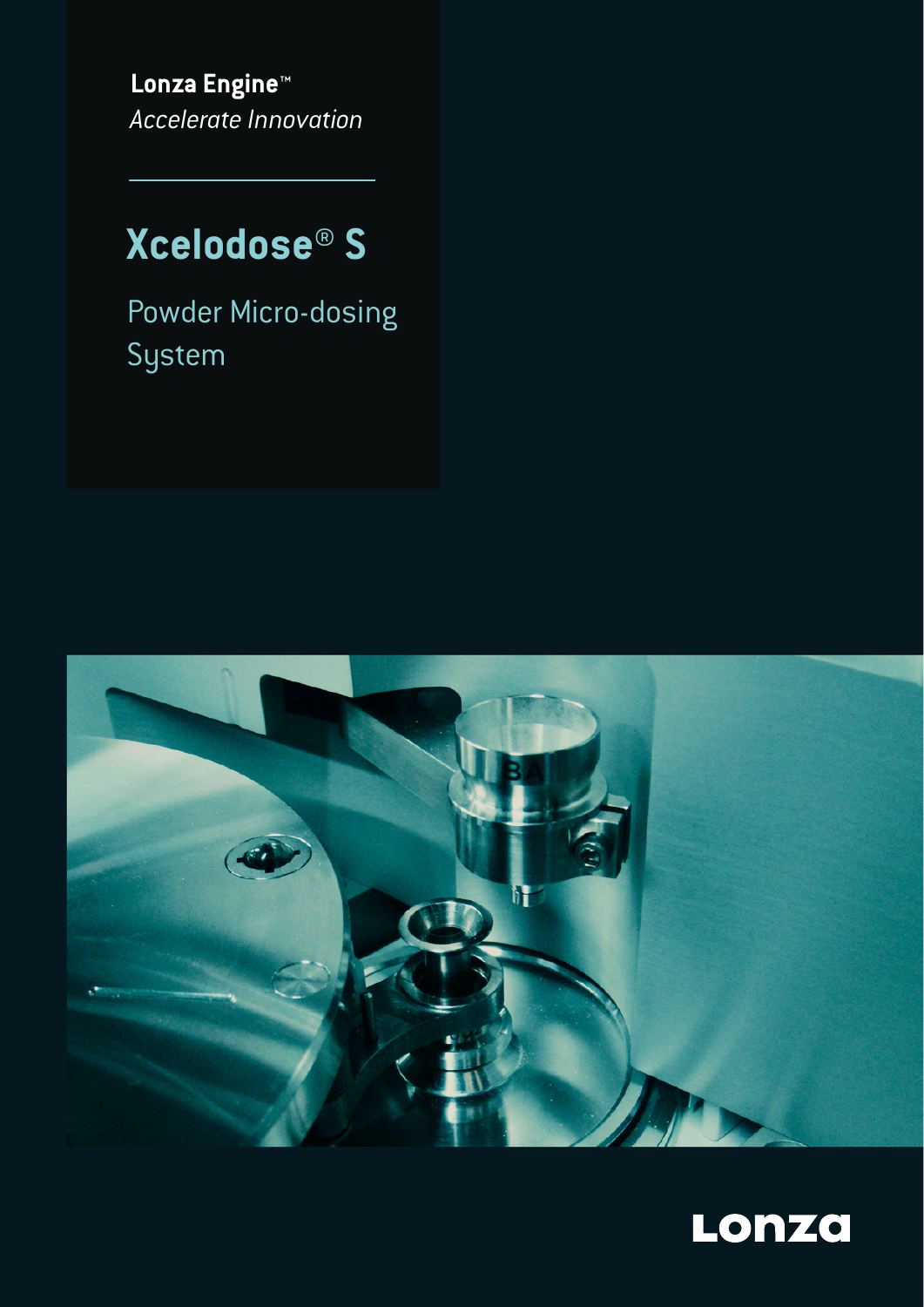### **Even faster time to first-in-human studies**

#### The innovative and automated way to precisely fill capsules without excipients or bulking agents

With the Xcelodose® system, creating manufacturing batches for clinical trials and small-scale production has never been easier or more precise.

That's because this unique technology allows companies to fill capsules with drug substances alone, thereby eliminating the need for excipient compatibility and preformulating activities. Not only can the Xcelodose® system precisely dispense amounts as low as 100 micrograms and up to 100 milligrams, but its sophisticated software also records the weight of the drug in every capsule.

Plus, it can accurately fill 600 capsules per hour for extended period of time.

By implementing the Xcelodose® system, pharmaceutical companies benefit from a shorter drug development process by reducing the need for costly and time-consuming stability

studies, not to mention the avoidance of labour costs and possible inaccuracies associated with hand filling.

This in turn reduces the time taken to reach the first-in-human clinical trial decision point, which allows an increase in throughput of candidate compounds for development.

- Allows filling of API direct into capsules, with no need for excipients, and can thereby save up to 6 months' development time by reducing the need for formulation development and stability testing
- Accurate drug records for the monitoring of batches and individual capsules - the weight of each capsule and event is recorded
- Particularly suitable for manufacture of Phase I clinical supplies
- Wide range of optional extras and accessories available

**A full range of Xcelodose® accessories, parts and spares are available upon request.**

## **Select the Xcelodose® system that meets your needs**

Whether you require an automated or semi-automated version, Lonza has an Xcelodose® system to fit **your needs. Both the Xcelodose® 120S and Xcelodose® 600S offer these robust features:**

#### **Highly consistent dose accuracy**

- programmable and precise dispensing of dose weights from 100 micrograms to 100 milligrams
- weight of each capsule content is recorded, allowing traceability of samples that meets GMP requirements

#### **Capsules can be filled with drug alone**

- simplifies analytical and stability protocols, helping to reduce development time
- reduces waste and eliminates the need for a 'powder bed'
- ability to handle moisture-sensitive compounds, as filling can be performed at <5% RH
- Xcelodose® 120S system can fill capsules as well as a variety of small dose containers (vials, tubes, blisters, cassettes, etc.)
- more precise closing of capsules
- noise reduction
- power requirement reduced through removal of air compressor

#### Software automatically optimises the filling process

- designed for 21 CFR Part 11 compliance
- compensates for any variability in drug powder properties
- simple user interface with continuous data display and
- instructions to help set up conditions for new drug substances
- tighter user access security
- built-in UPS options
- user manual on-screen
- method development is simplified
- improved data transfer
- comes with flat-screen monitor and IP65 keyboard
- full audit trail traceability

#### **Bench-top dispensing unit with separate control cabinet**

- dispensing unit can be located up to 3 meters from the control cabinet via an umbilical cord
- can be used for formulation development, pre-clinical and clinical trial batch manufacturing within flowhoods, fume cupboards and other isolation or containment units
- quick-change parts can be used to switch between capsules sizes
- operates at either 110 or 240 volts

#### **Additional options**

- choice between 2g or 10g balance and easy swap
- tapper head options
- full set of validation documents and GMP requirements available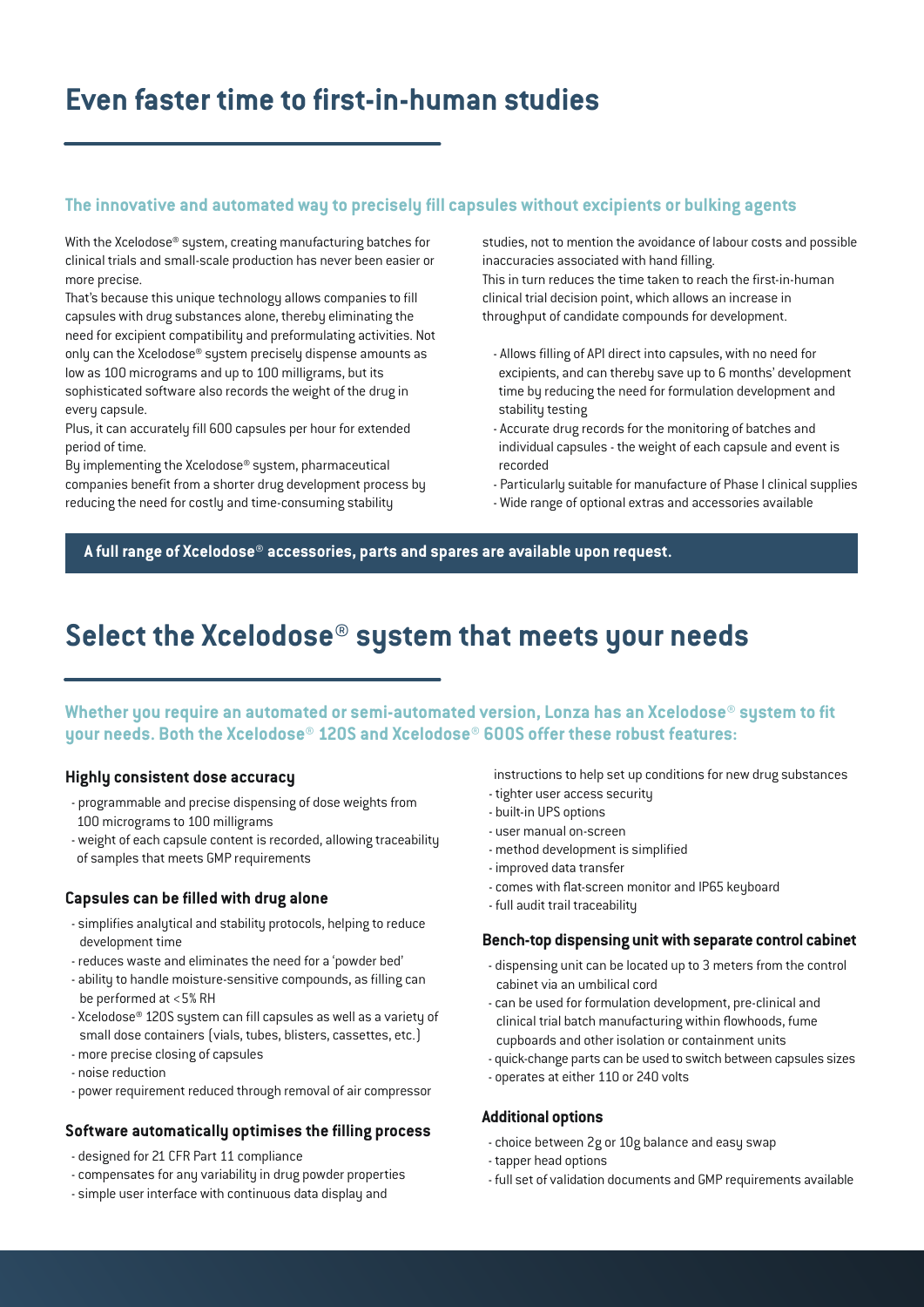#### **Select the Micro-dosing system that meets your needs**

|                            | <b>XCELOLAB™ DISPENSER</b>                                                       | <b>XCELODOSE® 120 S SYSTEM</b>                                           | XCELODOSE® 600 S SYSTEM                                                                   |
|----------------------------|----------------------------------------------------------------------------------|--------------------------------------------------------------------------|-------------------------------------------------------------------------------------------|
| <b>Throughput</b>          | Single dispense                                                                  | Up to 200 capsules per hour (dependent on<br>operator input)             | 600+ capsules per hour<br>High throughtput unit for long runs and greater<br>fill weights |
| <b>Capsule Handling</b>    | Manually loaded                                                                  | Manually loaded with dosing carousel<br>customised to suit requirements  | Fully automatic capsules handing and filling                                              |
|                            | Automatically filled (semi-automatic indexing<br>with carousel option)           | Semi-automatic indexing                                                  |                                                                                           |
| <b>Dose Form</b>           | Blister, bottle, capsule, cartridge, cassette, tube,<br>vial, bespoke on request | Blister, capsule, cartridge, cassette, tube, vial,<br>bespoke on request | Capsule only - sizes 00 to 4                                                              |
| <b>Capsule Types</b>       | Gelatin, HPMC, pullulan                                                          | Gelatin, HPMC, pullulan                                                  | Gelatin, HPMC, pullulan                                                                   |
| <b>Footprint</b>           | Dispensing system: 575 x 430 mm<br>control unit: n/a                             | Dispensing system: 565 x 385 mm<br>control unit: 600 x 600 mm            | Dispensing system: 670 x 385 mm<br>control cabinet: 600 x 600 mm                          |
| <b>Material Type</b>       | Powders, granules and beads                                                      | Powders, granules and beads                                              | Powders, granules and beads                                                               |
| <b>Material Properties</b> | Cohesive, free-flowing, micronized, inhalation<br>powder                         | Cohesive, free-flowing, micronized, inhalation<br>powder                 | Cohesive, free-flowing, micronized, inhalation<br>powder                                  |

#### **Technical Support and Service**

Lonza's experienced service and support team will provide installation, validation packages and on-site training as requested. Also available are ongoing support and preventative maintenance agreements to keep your Lonza Engine™ equipment operating at optimal efficiency. For more information on services by our dedicated team of engineers and technicians, contact your Lonza sales representative or visit *www.lonza.com*.

## **Xcelodose® 120 S**



# **Xcelodose® 600 S**